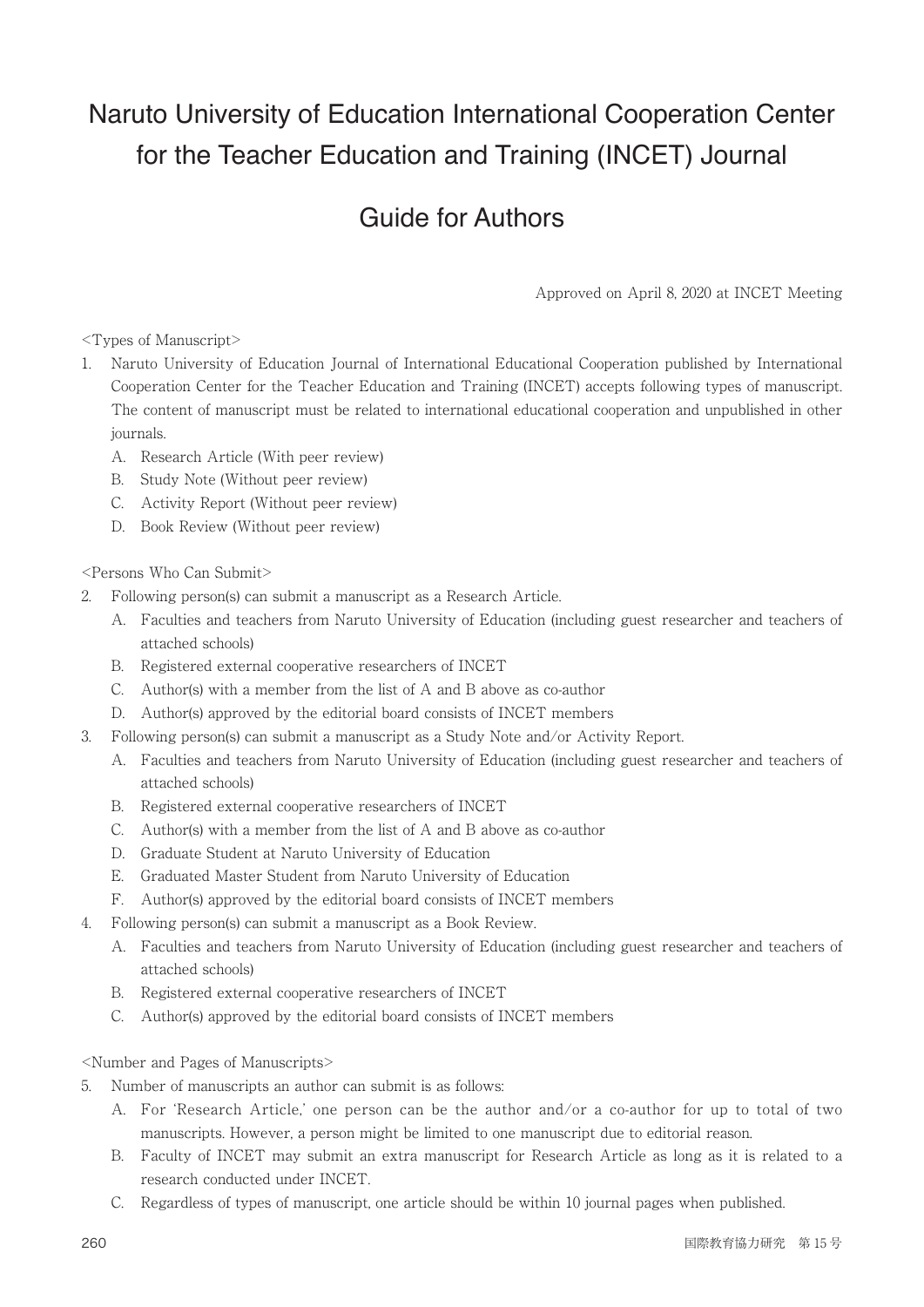<Guidelines for Writing a Manuscript>

- 6. Please prepare manuscript by following the rules listed below.
	- A. Manuscript's page size should be set to 'A4' and written horizontally (not vertically as in some case of Japanese language).
	- B. If the author chooses to write the manuscript other language than Japanese and/or English, please contact the Editorial Committee for permission.
	- C. Manuscript for Research Article and Study Note must have title, list of authors, abstract (about 100 words) and keywords (up to 5 keywords).
	- D. For the published article, all of the following components should be contained within the page limit of 10 pages: title, list of authors, abstract, keywords, tables/figures with captions and references. One article page at publication will contain about 500-600 words (40 lines at 10.5 font size, or 1600 Japanese characters).
	- E. Number of figures and tables should be minimized and adjusted to appropriate size. Figures and tables should be inserted directly to the manuscript where it should be appeared. Numbering for the figures and tables should be sequential (i.e., Figure 1, Figure 2, Figure 3,  $\dots$  ) from the beginning of the manuscript. If necessary, Editorial Committee might ask for high resolution figures and/or tables, so please prepare them separately from the manuscript to submit if asked.
	- F. Notes and citations should be indicated as  $1$  (with superscript number) at appropriate location and details should be listed at the bottom of the same page.
	- G. Reference should be listed at the very end of the manuscript.
	- H. Citations and References should be written with APA style as follows:
		- i. For an article: author(s) (published year). title of article. name of published journal, volume, page(s). Example: Norberg, P., Sekine, S. & Zhou, Y. (2014). Components of International Educational Cooperation. Journal of International Education Cooperation, 15(2), pp.50-57.
		- ii. For a book: author(s) (published year), title of chapter, *title of book*, name of editors, publisher, pages. Example: Erikson, J.B. (2007). Improving Teaching Materials. Improving Education, Brown, H. ed., McGrowHill, pp.34-55.
	- I. Each author has once chance of correcting when first proof is prepared. Corrections, indicated with red ink, should be for spelling and minor corrections; rewriting of a whole section and/or adding a whole new section is not permitted.

<Deadlines for Submission>

- 7. Deadlines for submitting manuscripts are set as follows:
	- A. Call for submission will be posted by May  $31<sup>st</sup>$ .
	- B. Authors who intend to submit manuscript(s) as Research Article should submit tentative title by June  $30<sup>th</sup>$  and the final manuscript(s) by August  $31<sup>st</sup>$ .
	- C. For Research Article, two faculty members and/or external specialists appointed by the chief editor will conduct a review and determine the acceptance of manuscript. Based on the review, the chief editor might ask for correction of the manuscript to the author.
	- D. Authors who intend to submit manuscript(s) as Study Note, Activity Report and/or Book Review should submit tentative title by September  $30<sup>th</sup>$  and the final manuscript(s) by October  $31<sup>st</sup>$ . .
	- E. At the time of submission please indicate whether the manuscript is submitted as Research Article, Study Note, Activity Report, or Book Review.
	- F. Deadline for re-submission (for reviewed manuscript) will be notified at the time when the manuscript will be returned to the author for correction.
	- G. Corrections to the first proof should be resubmitted within a week (7 days) unless specifically specified.